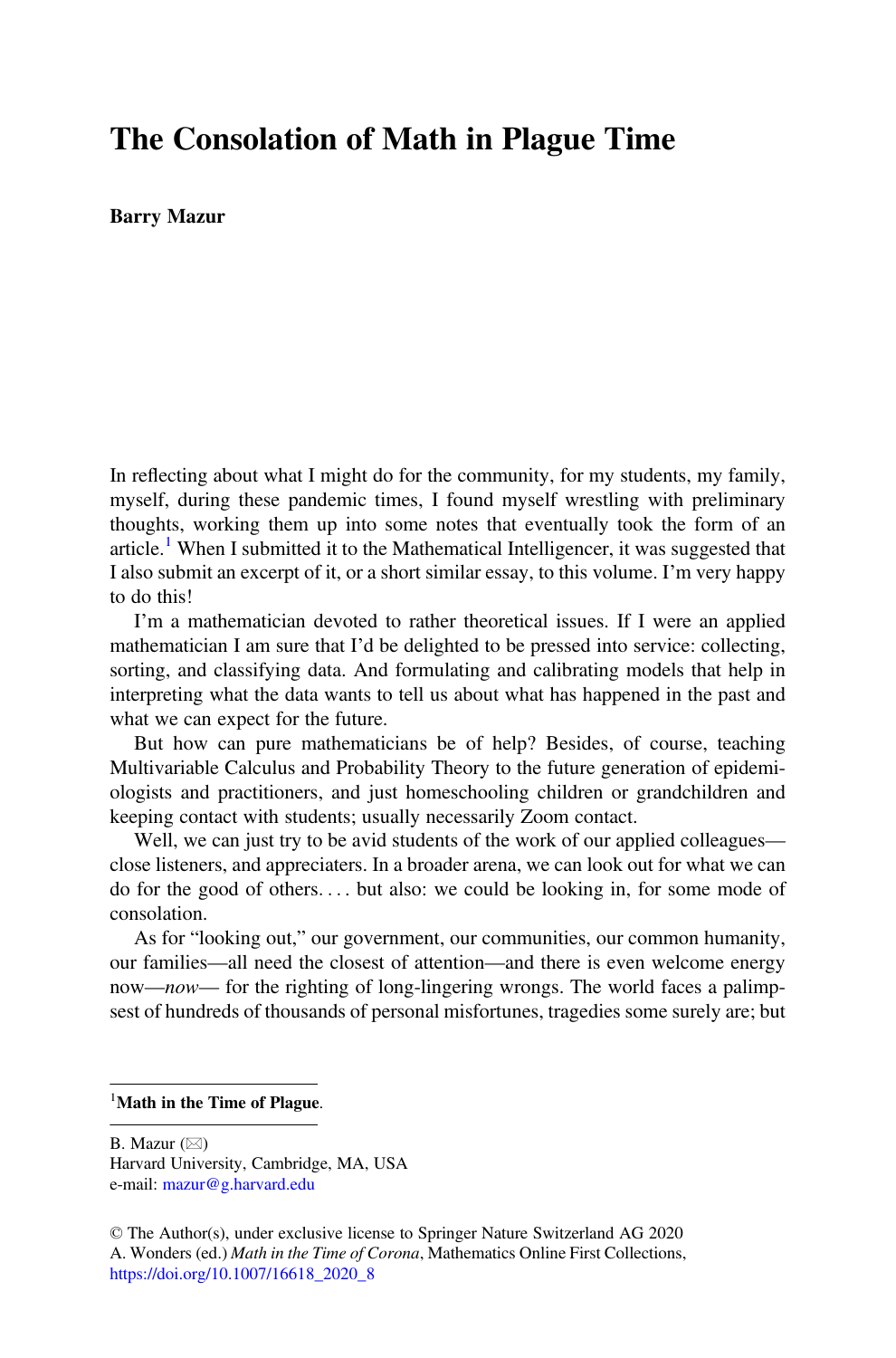we also see the emergence, perhaps, of vibrant energy<sup>[2](#page-1-0)</sup> to meet challenges, and effect some kind of long-range change.

As for "looking in," we have those gems of constancy: mathematical thought, and mathematics per se to understand and appreciate. Mathematics seems to be blessed with eternal youth—the freshness of new conjectures, methods, results, overviews, analogies—and, most curiously, the freshness of the old ones too! Every advance seems to offer us a higher perch, from which we see more, and then have more new questions to excite our imagination. And yet the old questions never lose their allure. A mathematician friend of mine once said that every time he thinks about the Pythagorean Theorem he is enchanted anew.

And mathematical ideas don't necessarily decrescendo during adverse times.

In one of those—from today's perspective, ridiculously minor—personal bad times, I managed to prove some (equally minor) lemma. Made happy by realizing that I actually could work in such times, I cheerily called my lemma my consolation prize. Happily, in good times, there is such exhilaration in doing mathematics—and in bad times: consolation.

But to move from the ridiculous to the sublime, there is the *Annus Mirabilis*: the bubonic Great Plague year 1665-6 some months of which Isaac Newton spent in a countryside retreat, to escape the plague in Cambridge, and... to invent Calculus. He wrote:

... in those days I was in the prime of my age for invention and minded Mathematics and Philosophy more than at any time since.

I'm sure we all can cite grand examples of intense focus of intellectual energy during times of stress or hardship—from the composing of Buchenwaldlied by Hermann Leopoldi to Shakespeare's grand creations through a filigree of plagues.<sup>[3](#page-1-1)</sup>

I was once very moved by an instance of *focus of mathematical energy* during a time of stress that I witnessed close up. I attribute the type of arresting focus I'm about to allude to—to the striking transcendental quality of mathematical ideas: transcendental, at the very least, in the naive sense that they endure; they transcend any aspect of our material surround.

I was relatively (in fact, actually) young, talking math with—and trying to understand the mathematics of—an older mathematician, when he suddenly seized up with an attack—an attack that later was seen to be caused by some internal bleeding.

I drove him to the emergency room of the hospital nearby (in Orsay, France) but we had to wait for quite a while—since that was the day when everyone drives home from summer vacation and the nearby highways were full of accidents.

<span id="page-1-0"></span><sup>&</sup>lt;sup>2</sup>E.g.: Black Lives Matter

<span id="page-1-1"></span> ${}^{3}E$ .g., see Andrew Dickson's Shakespeare in lockdown: did he write King Lear in plague quarantine? (The Guardian; March 22 2020: [https://www.theguardian.com/stage/2020/mar/22/shake](https://www.theguardian.com/stage/2020/mar/22/shakespeare-in-lockdown-did-he-write-king-lear-in-plague-quarantine) [speare-in-lockdown-did-he-write-king-lear-in-plague-quarantine\)](https://www.theguardian.com/stage/2020/mar/22/shakespeare-in-lockdown-did-he-write-king-lear-in-plague-quarantine).